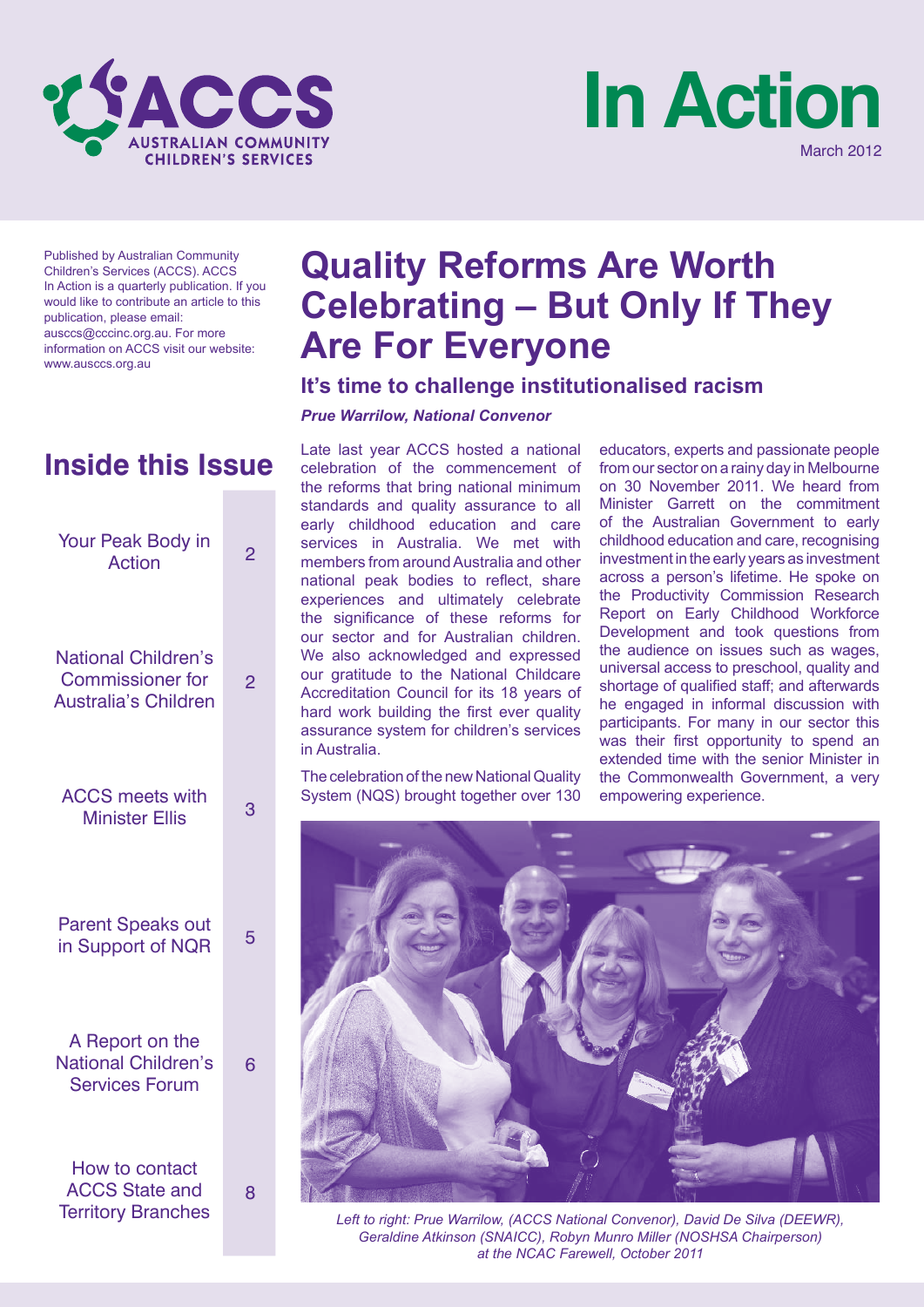Four peak body organisations spoke on the significance and importance of the NQS. Pam Cahir from Early Childhood Australia spoke eloquently of the strategic benefits of the quality reforms and the complex process of each state introducing its own respective laws in order to bring about a consistent national standard. She highlighted the momentum and excitement this process has created and the years of lobbying that brought it into existence.

A passionate parent and child care committee member, Melissa Jacka spoke on the sensitive subject of increased costs brought about by improving quality. While acknowledging the complexity of the issue she said that having more highly qualified staff working with smaller groups of children was a priority for her and should be a priority for all – quality is worth the cost! Further details of Melissa's inspiring address are inside this newsletter.

But the speech which attracted the strongest response from the audience was Geraldine Atkinson of the Secretary of National Aboriginal and Islander Child Care (SNAICC), who gave a stirring speech which described as institutionalised racism the placing of services such as Multifunctional Aboriginal Children Services (MACS) as out of scope of the NQS. Once again Aboriginal and Torres Strait Islander children are being put in the 'too hard basket', a practice that must cease immediately if the NQS is to narrow the gap between outcomes for Aboriginal and Torres Strait Islander children and those of other Australian children.

In Geraldine's words 'Aboriginal Child Care Services were not encouraged by the Federal Government to participate in the NQS because they are too difficult to work with and would require additional funding for upgrades and maintenance to get them to the required standards to meet NQS, hence the saying that they are put in the too hard basket.

'Governments find it too difficult to assist in creating change within Aboriginal services and families - this to me is institutional racism. Aboriginal Child Care Services particularly the MACs work with some of the most vulnerable children in society and do a wonderful job considering the lack of resourcing that they have. These services should be resourced to enable them to build their capacity to provide the quality standards that the rest of society's children enjoy.

'We work within a cultural context in our early years services; this does not mean that our service is second rate or poorly run. During my time on the NQS stakeholder reference group I have advocated that Aboriginal context and child rearing principles be taken into account.'

The audience was moved by Geraldine's call to action, for the sector to unite and lobby for immediate investment in the capacity of out of scope services to successfully participate in the NQS, to prevent the children in these services from receiving a lesser standard of quality than others.

ACCS has resolved to focus on this issue into 2012, working in partnership with SNAICC and others in our sector to ensure the government hears that national standards are for all Australian services and children.

One of the opportunities to advocate will be when Australia reports to the United Nations on the Convention of the Rights of the Child in April/May this year. Every five years the Government has to front the United Nations to detail how it is meeting its obligations to children in Australia. ACCS wonders what our Government will be saying about out of scope services in the NQS – "Well – we're trying but it's

really hard. It needs a lot of work, it needs a lot of resources. We've got Closing the Gap, we've got the Intervention, we're doing stuff".

We say that's not good enough – not good enough for Aboriginal and Torres Strait Islander children, their families, their communities and the MACS services that work hard to meet local needs. That's not good enough for other budget based funded children's services like mobiles who go into those hard and often tricky to reach places in rural and remote areas providing a vital link to education and care services to children and families who live there. We wonder what SNAICC will be saying when it presents its report on how Australia is going in meeting the UN Convention obligations for Aboriginal and Torres Strait Islander children.

### **Your Peak Body in Action**

#### *Barbara Romeril, National Secretary*

ACCS is making progress in implementing our national action plan from last year's face to face meeting in Sydney. We have successfully commenced planning for a biannual survey of member services to gather ongoing data on trends and the impacts of government policies in the real world. Our internal operations are improved, with increased participation by members of the national executive in fortnightly telephone planning sessions and some research into potential sources of funds to support our work. We have also started reviewing options for a national brand for nonprofit community children's services

But there is still much to be done and the action plan will continue to guide our planning to ensure we stay on track to be an effective voice for the community children's services sector across the nation. The AGM and National Council meeting in late February reviewed progress and gathered initial feedback on how the roll out of the National Quality System (NQS) is going in each state and territory.

Hosting the national celebration of the NQS was a major priority in late 2011 – we are now focussing on follow up advocacy in support of government investment in building the capacity of Aboriginal children's services and other 'out of scope' services to successfully participate in the NQS.

We are seeking meetings with relevant Members of Parliament and senior DEEWR officials to keep up the dialogue on the key policy initiatives which ACCS has identified as making a real difference to children, families and the community services they rely on.

## **ACCS Advocacy**

#### **National Children's Commissioner for Australia's Children**

Recently, ACCS joined 33 organisations, representing the leading children and youth organisations across the country in advocating for a National Children's Commissioner. Together the 34 organisations submitted an NGO position paper to the Australian Government (available on the ACCS website) outlining the proposed role and responsibilities of a Children's Commissioner in Australia. This included a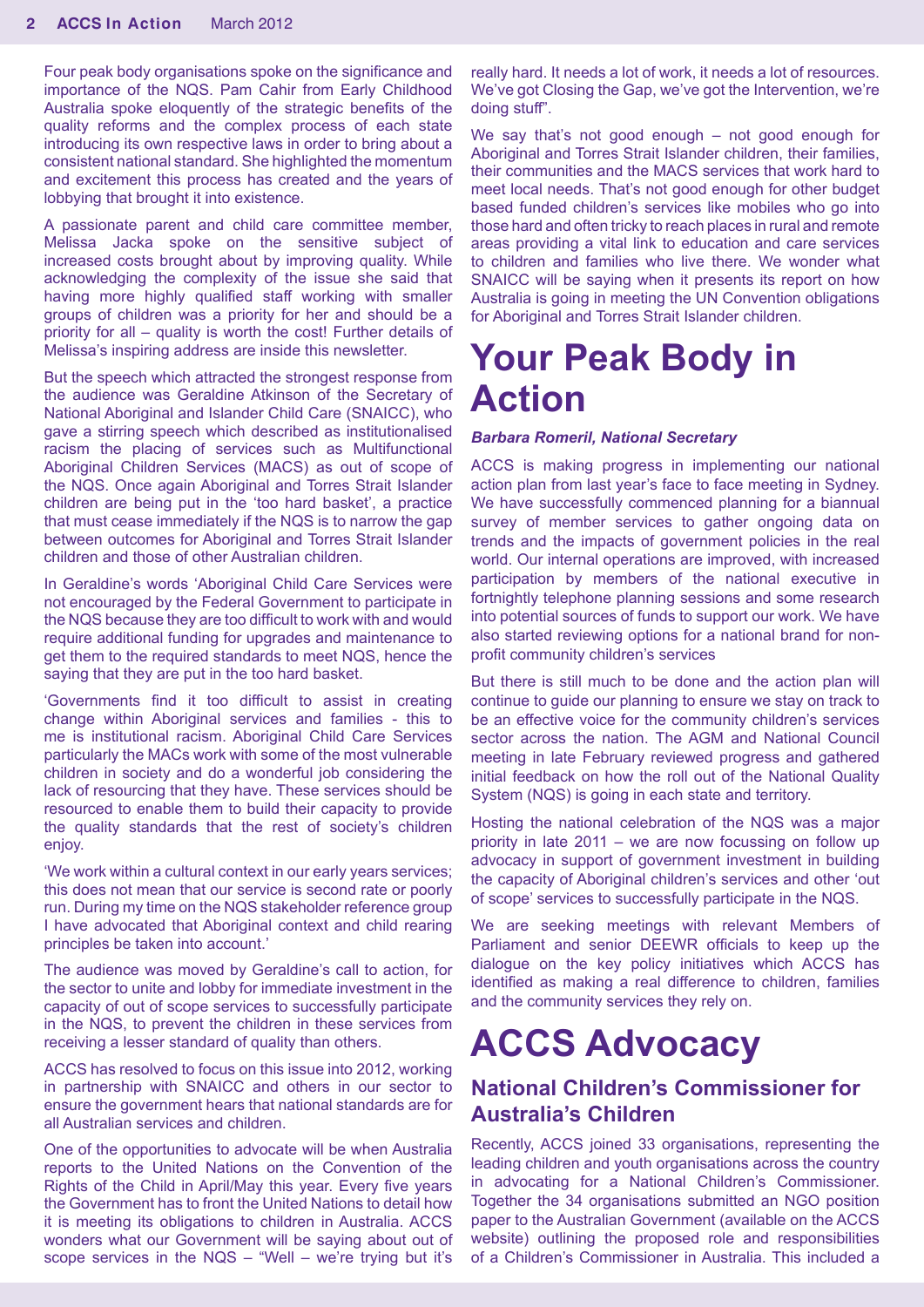complaints mechanism that would allow children and young people to bring forward complaints of violations of their rights. Additionally it proposed the Commissioner to replace the current Minister for Immigration as the legal guardian of all unaccompanied minors entering Australia. ACCS believes this would ensure that children and young people in this situation are not negatively impacted with the conflict of interest that takes place with the current process.

The need for a National Children's Commissioner has been long discussed in Australia and falls under Australia's obligations as a signature to the United Nations Convention of the Rights of a Child.

In 2010, ACCS lent our support to the Commonwealth Commissioner for Children and Young People Bill, put forward by Greens Senator Hansen Young. While the Bill was not initially successful in 2010, we still see this work as critical to ensure that all Australian children have their voices and concerns heard at all levels within Australia and will continue to work towards it.

#### **Research in 2012**

ACCS members have a strong history of involvement in informing ACCS policy positions and advocacy focuses. In 2012 we will be starting a new way to ensure that your voices are heard by government and the media. Starting soon we will be sending out invitations for you to participate in a short biannual survey that will track trends on workforce retention, recruitment trends, fees, implementation of NQS and much more.

We are very excited about this work and hope that when you receive the email you will take the 10 minutes to get involved!

#### **ACCS Meets with Minister Ellis**

#### *Prue Warrilow, National Convenor*

ACCS held a very positive meeting with Minister Ellis in December.

We briefed her on our proposed 6 monthly survey and undertook to provide her with information as it emerges including any issues with National Quality Framework (NQF) and the real fee increases in the community-owned sector.

ACCS also raised our support for bringing out of scope services into the NQF as soon as possible, including Aboriginal services and mobiles. We proposed strategies to ensure there are adequate early childhood teacher numbers for 2014 requirements, for example by expanding the HECS exemption with bonded places back into long day care.

We also discussed ways to expand the community sector and the history of the Commonwealth loan scheme paid back over 15 years by not-for profit organisations.

Minister Ellis is interested in looking at how community children's services help support and build local community and economic infrastructure. She reiterated her appreciation of ACCS' support for the National Quality Reforms.

#### **Productivity Commission**

A major piece of ACCS' work in 2011 was inputting into the Productivity Commission's (PC) Research Report on the Early Childhood Development Workforce. This report requested by Minister Garrett, was intended to provide an additional economic perspective to the mix of predictions of the sector's workforce capacity under the new reforms. To inform our submission to the PC we surveyed ACCS members to gather evidence on recruitment, qualifications, staff retention and quality of qualifications. We thank all members who participated in this process; your participation ensured that the leadership of the community not for profit sector was reflected in our submissions.

Released on the 1 December 2011, the Report directly contradicted other modelling, predicting that the reforms will bring about a 15% increase in cost of care and that families will leave services due to financial strain.

To come up with this prediction the PC used an approach that ACCS believes is misleading and is adding fuel to the propaganda being distributed by the commercial sector. ACCS strongly believes that the PC method fails to acknowledge the staggered approach to implementation of the national reforms while also ignoring the work of the sector to prepare for the changes since 2009. In our eyes, the modelling produces misleading estimates of costs of care and ignores the Government's capacity to respond to ensure all families can access and afford quality services.

ACCS welcomes the PC findings and recommendations for investment in out of scope services including Aboriginal and Torres Strait Islander services, so they can participate as soon as possible in the NQS – the PC rightly points out that this is vital if we are to reduce the gap in outcomes for Aboriginal and Torres Strait Islander children. As mentioned in the front page article ACCS is working closely with the Secretariat of National Aboriginal and Islander Child Care (SNAICC) to ensure that all Australian children equally receive the benefits of the NQS.

### **A Parent Speaks Out in Support of National Quality Reform**

*Melissa Jacka, a parent on the Committee of Clarendon Children's Centre Co-operative in South Melbourne spoke passionately in support of quality at the ACCS national celebration of the National Quality Reforms in November 2011. Here are highlights of her speech.*

Good Morning - it is a real privilege to be a part of today's forum, to celebrate the introduction of the National Quality Framework alongside key leaders in early childhood education and care from across the country.

Like many parents, my husband and I work full-time in fairly demanding jobs. It's surprising how often people say, "I don't know how you do it!" My usual response is that I'm very lucky because my kids attend this wonderful community childcare centre that's just around the corner from home. What I really mean is that I'm not crippled with guilt when I go off to work because I know that they are getting the best start in life – and they are.

Our centre has an excellent reputation for providing the highest quality early childhood education and care, and it's something that we are immensely proud of.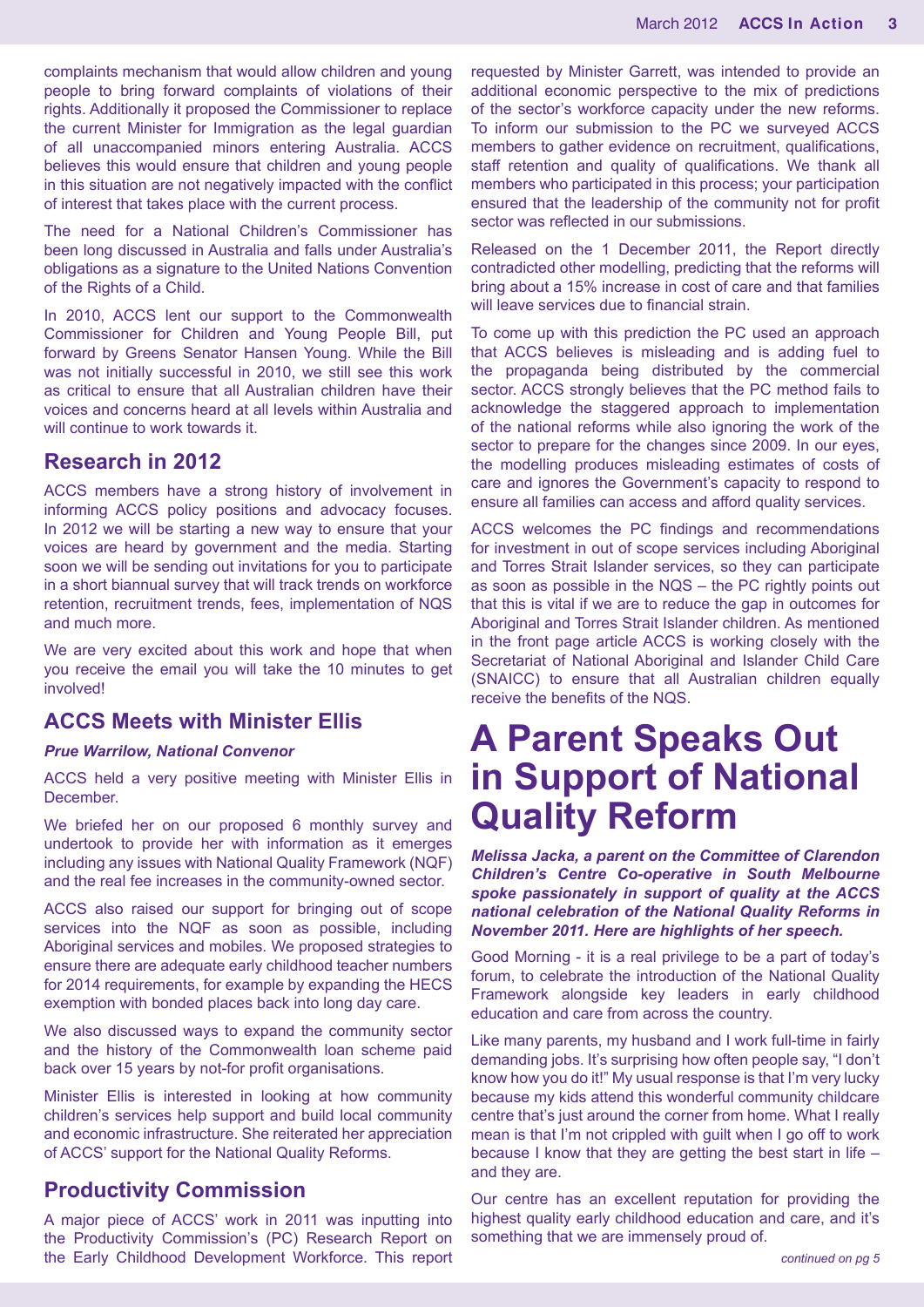



# **ACCS National Conference**

**Friday and Saturday 18 & 19 May 2012** Novotel – Northbeach – Wollongong

**Keynote – Craig Rispin – CSP Business Futurist & Innovation Expert** 

### *TO REGISTER YOUR INTEREST EMAIL*

**excellencecanhappen@ozemail.com.au Enquiries: Tracey 0409 849 463**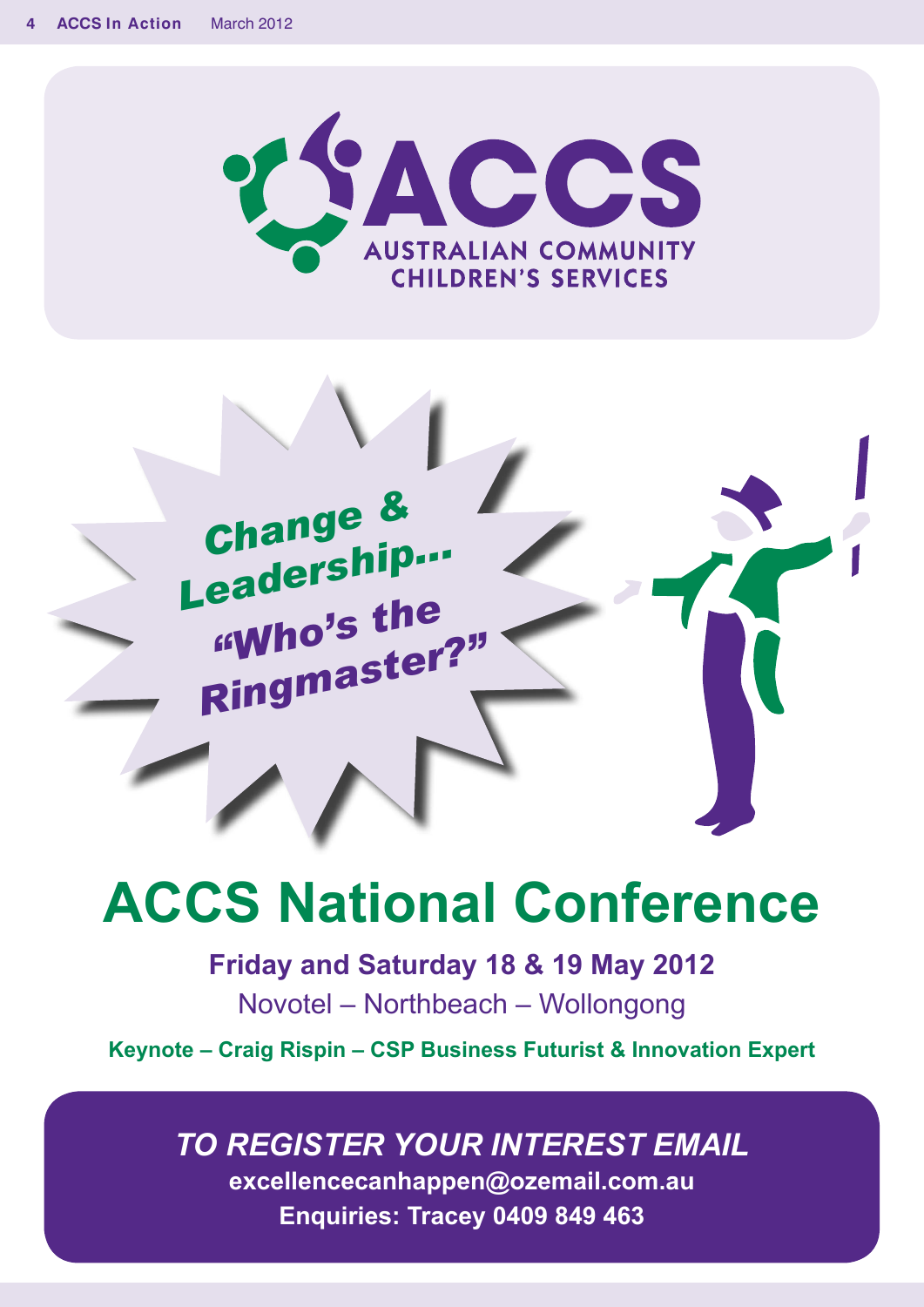#### *continued from pg 3*

Ours is a small centre of just 40 places and yet we have a waiting list of 248 at last count. I really do feel lucky that I made it to the top of that waiting list six years ago, because I know how many others missed out.

But really, it shouldn't be about luck. All parents and children should have access to high quality, affordable early childhood education and care services.

As parents we want the best for our kids. We'd like to be able to make informed choices about where to send them when we resume work (or whatever we decide to do), but in reality, or at least in the community where I live, very few parents get to choose which children's service their child attends. There are limited places available, so simply getting to the top of the waiting list is an achievement. Many parents have to compromise on quality, or affordability or both just to gain access.

Having a National Quality Framework that elevates the standard of early childhood education and care for all children across the country is a big step in the right direction.

I understand that improving quality will increase costs. But having more highly qualified staff working with smaller groups of children will mean that each and every child will get more individual attention from educators that have the skills and expertise to support their learning and development. That sounds pretty good to me!

As a parent, I think that if we have to pay more to ensure better outcomes for all Australian kids, then it's a price well worth paying.

Our centre has embraced the National Quality Framework. I'm really proud of what we have achieved and what we represent. We're already ahead of the game on ratios. We have a stable workforce of highly qualified and experienced educators that are passionate about their work with children. They are our biggest asset.

We understand how important it is to attract and retain the right people. We have our own enterprise agreement in place with wages and conditions that go well beyond the industry standard for the community childcare sector, and a career structure that encourages and rewards staff for the attainment of higher qualifications. We have a strong culture of continuous improvement and learning.

And yet, we've maintained reasonable fees for families.

I get a little anxious each year when we present the budget to our parent community and propose a fee increase. We always strive to maintain the balance between quality and affordability, but we also want to be better than the minimum standard. Each year I worry, and each year it goes through without a hitch, because our families understand how important attracting and retaining good quality, committed educators is to quality of care.

Our centre should serve as an example to others that high quality, affordable early childhood education and care can be provided. Admittedly, we have a pretty remarkable coordinator in Linda Davison. She's an amazing leader who has dedicated more than 23 years of her professional life to nurturing the development of our centre. Nevertheless, we are a small, parent-managed, community children's service, so if we can do it then I'm certain that others can too.

I think that the greatest challenge for everyone will be striking the balance between quality and affordability, and importantly ensuring that Australian families are better informed about the key indicators of quality in early childhood education and care.

As a parent who is passionate about early childhood education and care I welcome the introduction of improvements in quality across the children's services sector. If improving quality means that it costs a bit more, then so be it. Our kids are worth it!

### **Keeping an Eye on Corporate Childcare**

#### **Banks Lose battle over documents**

#### *Sydney Morning Herald - Leonie Lamont Feb 4, 2012*

A Syndicate of banks which secured an \$800 million charge over assets of ABC Learning just months before the childcare empire collapsed has failed in its bid to keep confidential thousands of documents sought by the litigation funder IMF.

Westpac, NAB, ANZ, Bank of America, Citibank, Mizuho Corporate Bank and Bank of Western Australia had fought an application by ABC Learning's liquidators, Peter Walker and Greg Moloney, to hand over 10,000 bank documents to IMF so it could consider whether it would fund a case against the banks.

The documents were obtained by the liquidators during public examinations of ABC Learning and bank officials last year. The liquidators claim the charge is a voidable transaction under the Corporations Act.

In the Federal Court yesterday, Justice Dennis Cowdroy recounted that the bank syndicate had loaned ABC Learning \$1.3 billion without security. In June 2008, ABC Learning gave a fixed and floating charge to the banks, five months before administrators were appointed.

Justice Cowdroy agreed there may be confidential information in the documents. ''Nevertheless such consideration does not outweigh the greater public interest in ensuring that the liquidators fulfil their statutory obligations, to make recovery for the interest of creditors and shareholders of ABC Learning and to institute proceedings wherever a valid cause of action may exist.''

As well as securing the charge over assets, in the months before the collapse the banks received \$500 million in debt repayments funded by the sale of ABC Learning assets.

Australia's big banks still took heavy losses on their combined corporate loan exposure. ANZ, National Australia Bank, Westpac and the Commonwealth Bank accounted for the majority of the funds owed, with debts totalling \$760 million.

Outside the court, IMF's executive director, John Walker, said the win had been fundamental, as he needed to see the documents to make sure the liquidators had a good claim.

''The banks have been unsuccessful in their attempt to seek to limit the financial resources available to the liquidators,' ' he said.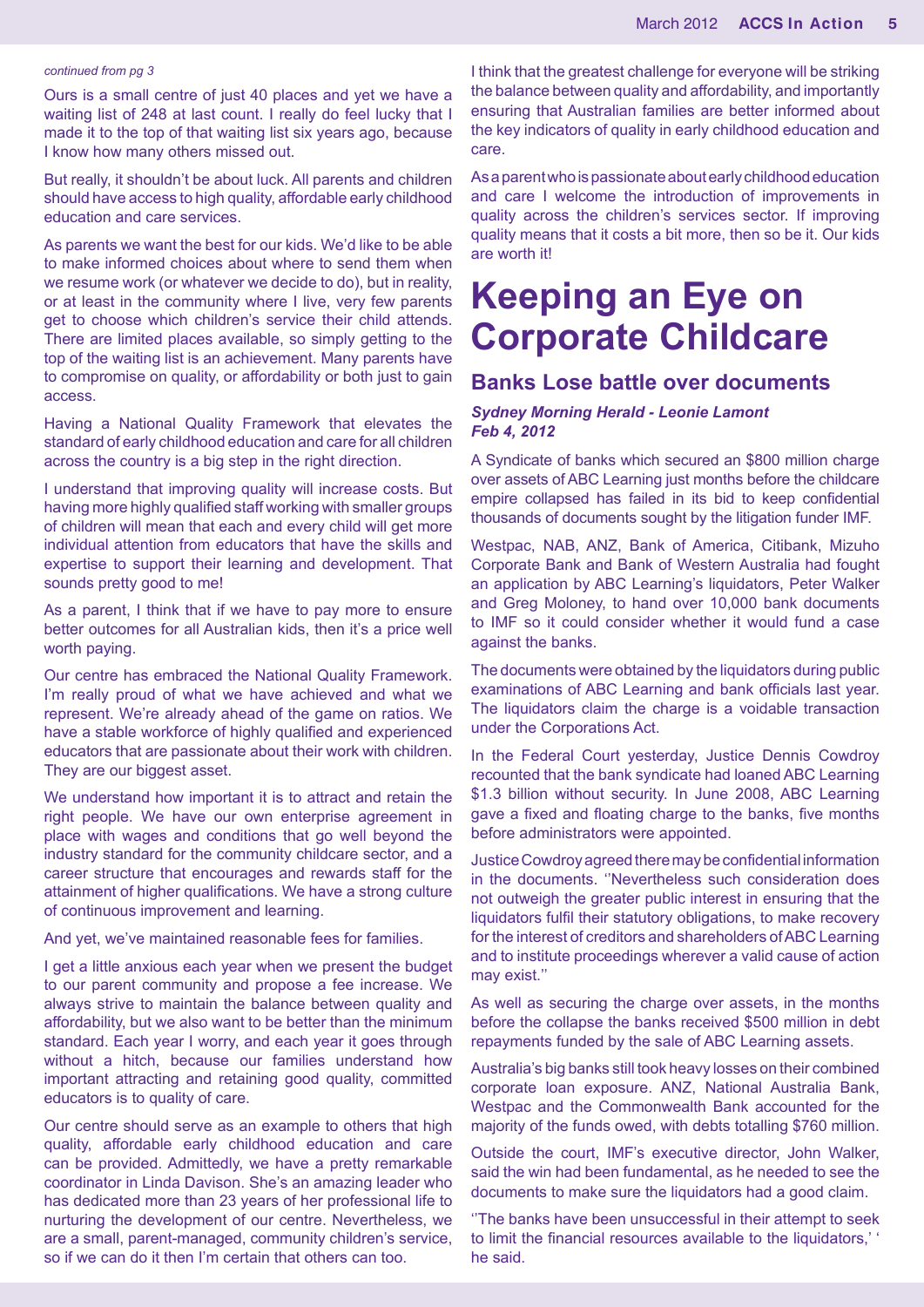### **Reports from ACCS representatives**

#### **National Children's Services Forum**

The ACCS national executive attended the National Children's Services Forum meetings in November and March. The national peak bodies that make up the Forum appreciated the opportunity to meet with the new Australian Children's Education and Care Quality Authority (ACECQA) - Karen Curtis, the CEO of at the November meeting and Rachel Hunter, Chairperson in March.

Karen updated us on progress in establishing ACECQA and informed us that assessors will be known as 'authorised officers'. State difference in approved qualifications will be eliminated. NCAC quality assessments will be available on the ACECQA website.

Rachel provided an update on establishment of ACECQA and its current priorities. They expect to publish criteria for the Excellent Rating by 1 July.

In relation to qualifications of authorised officers (assessors) they have set the targets for 2014 (published on ACECQA website) and will conduct research to find evidence to help decide targets for 2020. ACECQA will look into what qualifications profile best delivers consistent and reliable assessments within and between jurisdictions.

A National Consistency Plan is being developed by the Quality and Consistency Committee (QACC); to ACECQA consistency does not mean the same, it means reliability and validity in regard to outcomes for children ie the system consistently enables children to achieve outcomes that demonstrate progress.

NOSHA continues to express strong support for nationally consistent qualifications and staff:child ratios for outside school hours care and its intention to lobby for this to be introduced in 2014 after the review of the current scope for the National Quality System. The Forum advocated for 'out of scope' services to be brought within scope as soon as possible with investment in building the capacity of services to meet the National Quality Standard.

Rachel undertook to discuss with the ACECQA Board the NCSF's request for urgent research to establish nationally consistent qualifications and ratios for OSHC.

ACECQA is forming an ACECQA Forum to enable national peak bodies and other stakeholders to provide input as well as ad hoc working groups on specific cohorts or issues. NCSF offered itself as a key vehicle for collective input to ACECQA including peaks representing service types which are currently out of scope of NQS.

The Assessment and Rating system will be reviewed later this year after the first tranche to inform a report to the Ministerial Council in September; Rachel undertook to investigate how this could be made public.

ACECQA has agreed to attend the Forum regularly so we can continue this important dialogue.

DEEWR updated the Forum on progress on the next tender for the Inclusion and Professional Support Program. They nominated the next priorities of the department as looking at what services to bring into the NQS and an examination of how inclusive services are for children with special needs and disadvantaged children. They are seeking ideas for strategies to achieve the best impact in sector development with modest funding, noting their inability to fund face-toface training to each individual service.

DEEWR is losing 500 staff by 30 June and a further 1,000 staff are moving to another department; they are gradually handing over relevant responsibilities to ACECQA such as training of authorised officers.

In response to issues raised by NCSF about limitations on Special CCB DEEWR agreed to receive detailed case studies and other evidence and to work with NCSF members to explore potential solutions.

In regard to investment in Budget Based Funded services to build capacity to participate in NQS DEEWR briefed the Forum on the \$60m currently available over 4 years for centre based BBF services providing long day care for physical facility replacement/upgrades (especially NT and Qld), workforce development (through brokering and leveraging apprenticeship) and governance support. It was unclear that the government's intentions are in regard to other BBF services including occasional care, mobile services and Aboriginal OSHC.

In regard to inadequacy of Inclusion Support Subsidy DEEWR advised that the limitation to a contribution to the full cost is government policy and any increase would need to be matched by savings elsewhere; the total funds of \$100m per year are unlikely to change.

Minister Kate Ellis attended the National Children's Services Forum in March and thanked the forum members for our support of the National Quality Reforms. She believes a key issue is the variation between services in how they engage with families and the need to bring families along in valuing and engaging with the educational goals of ECEC.

## **Branch Reports**

#### **NSW Branch** *Gerard Moon*

NSW ACCS has had a busy start to the year with the implementation of the National Quality Framework. The major work being undertaken by the executive at the moment is gathering information from our members regarding their successes and challenges when implementing the changes required under the NQF. Our aim is to gather this information and relay it to ACECQA; not concentrating on undermining the process as we are excited about the potential of the new law and regulations but to highlight issues that are coming from services and work to get these resolved.

Also, through the work of one of our members we will be making a submission to Fair Workplace Australia regarding the Modern Awards. This submission was drafted by a member, is supported by the Executive and was created in response to concerns raised by a number of members with the Modern Awards.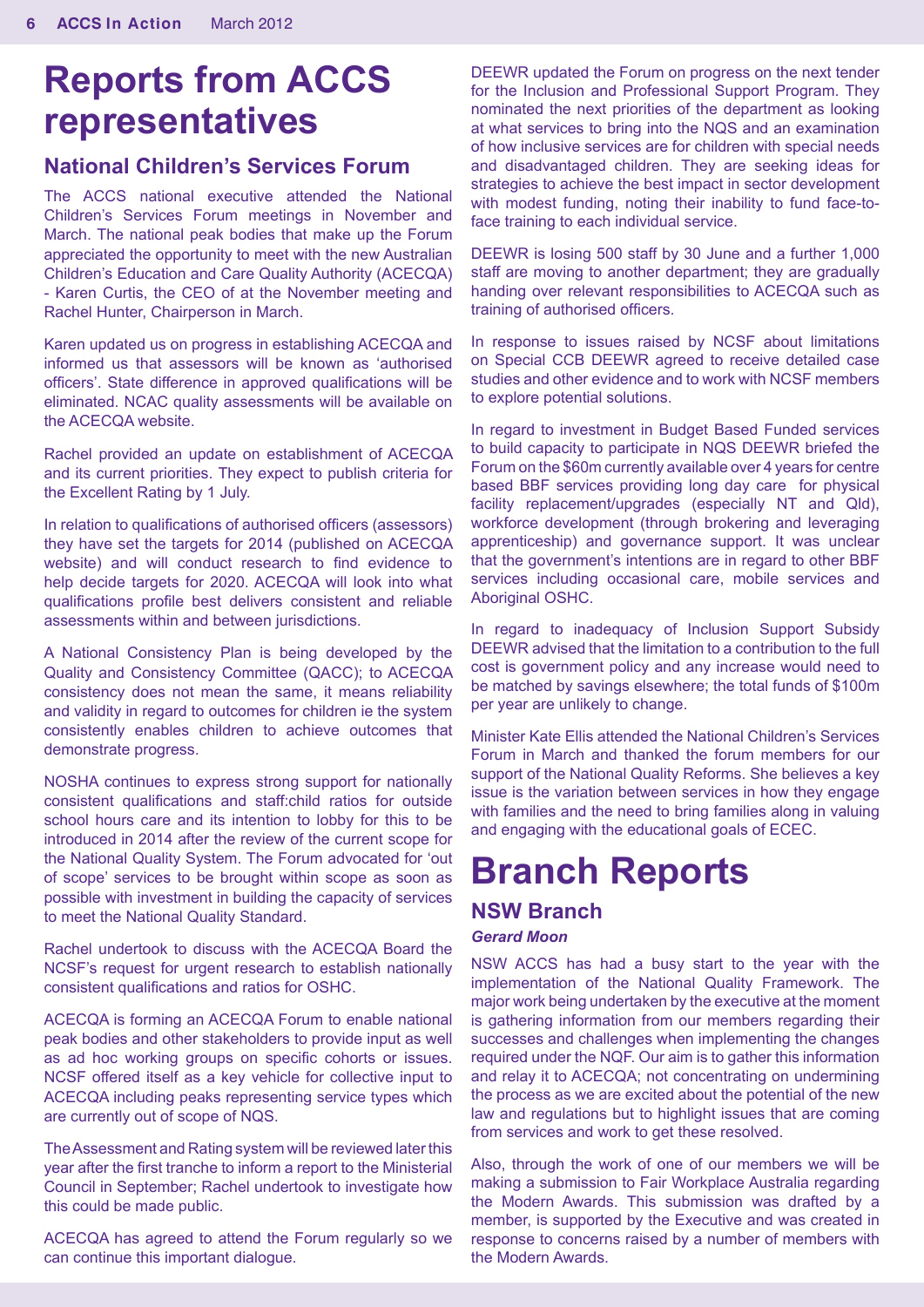Our sub-committee has been continuing to work with other national ACCS members to plan the National ACCS Conference to be held in May in Wollongong NSW on Friday and Saturday 18 & 19 May 2012. Building on the reform environment of the early childhood education and care sector, the conference theme is "*Change and Leadership: Who is the ringmaster*". For more information on the conference please see advertisement on page 4.

Additionally the Executive is currently working on updating the ACCS NSW constitution to reflect legislative change. We also see this as an opportunity to review a few processes.

Lastly, during our last general meeting, Debra Clarke (CEO, UTS Children's Services) was elected to the position of Secretary on the ACCS NSW Exececutive. Debra brings many years experience in the management of quality Community Based Children's Services.

#### **SA Branch**

#### *Verity Bierenboim*

SA has a new Minister for Early Childhood Development the Hon. Grace Portolesi, who we will be meeting with in March to introduce ourselves as the State group of our National Body with a lot of knowledge of what is important in the sector and to discuss relevant issues that affect Community Children's Services.

As a new Minister one of her first jobs was to push through SA parliament the Education and Care Services National Law and the Education and Care Services National Regulations Bill 2011. A small group from the private sector wanted changes made to the Bill which would have put SA in legislative limbo. Robyn Geisler, Verity Bierenboim and other members from the Community Children's Sector spent quite a few days lobbying Independent and Liberal Party MPs about the Liberal Party Amendments. We were successful and the Bill was passed through parliament without any amendments on the 23rd of November 2011.

It is now the end of February and we have had a chance to see the NQS in action. Members have reported there are some very broad areas of the regulations that can make it difficult to make decisions, especially with ambiguous or lack of response coming from the State regulatory body. There is also some concern with the short length of time given to develop the Quality Improvement Plan on top of all the other changes.

Robyn Geisler our state Treasurer/Secretary has been nominated to sit on the SA Regulatory Authority, which is to be called Education & Early Childhood Services Registration & Standards Board of South Australia and will be established under the Act. We hope she is successful.

We had our first meeting on the 1st of February and we invited Paula Pittam, the State Manager for GoodStart Early Learning in the hope that she would like to join the committee, and has since informed us she would. We hope that this will encourage all GoodStart centres across South Australia to become members of ACCS.

#### **Victorian Branch**

#### *Barbara Romeril*

CCC continues to promote the positives of the new National Quality System while acknowledging the challenges it brings. We are pleased to be resourced by the Victorian Government to support the sessional kindergarten sector in going through the steep learning curve in their first experience of a compulsory quality assurance system which we believe they will find affirming, just as various child care service types found as each of them came into the previous NCAC Quality Assurance systems.

The sector in Victoria is keenly embracing training opportunities to prepare for their first ever Quality Improvement Plans.

CCC was pleased to host the national celebration on the eve of the National Quality System on behalf of ACCS. This came hot on the heels of the CCC Annual General Meeting which was another lively and well attended event, with over 80 members, staff and other stakeholders attending to hear from Karen Curtis, the CEO of Australian Children's Education and Care Quality Authority and Sue Lines, the National Assistant Secretary of United Voice the Childcare Union.

### **ACCS in the Media**

#### **Childcare centres closing their doors**

#### *Jessica Marszalek – Herald –Sun Nov 16, 2011*

Two Melbourne childcare centres have blamed government changes to care ratios for their imminent closure.

Hampton and Sandringham childcare centres will begin a progressive closure from January, finally shutting their doors in December 2013. Bayside City Council said a drop in childcare places it could offer, from 80 to 65 by 2016, would render the centres unviable.

New laws are phasing in better childcare class ratios and carer qualifications. And new national standards will take effect from January.

A nationwide petition calling for the federal reforms to be postponed until the Government can increase rebates for parents and fully pay for the changes has gathered 17,000 signatures. The petition, to be presented to MPs in Canberra on Monday, says increased expenses will force parents to quit their jobs and pull their children from long-day childcare.

But proponents of the changes argue the petition is part of a fear campaign and the changes will cost as little as \$2 a day after government rebates are factored in.

Australian Community Children's Services national secretary Barbara Romeril said only struggling centres would be at any risk.

"Our children deserve better than cheap childcare," she said.

#### **Online Reviews Worry Some Operators**

#### *SMH Cosima Marrine January 8, 2012*

Parents will soon be able to rate their childcare centre online and share their reviews with others.

The online childcare directory CareforKids is preparing to launch the Trip Advisor-style ratings system for users of childcare services, the first system of its kind in Australia and two years ahead of a promised federal government rating website.